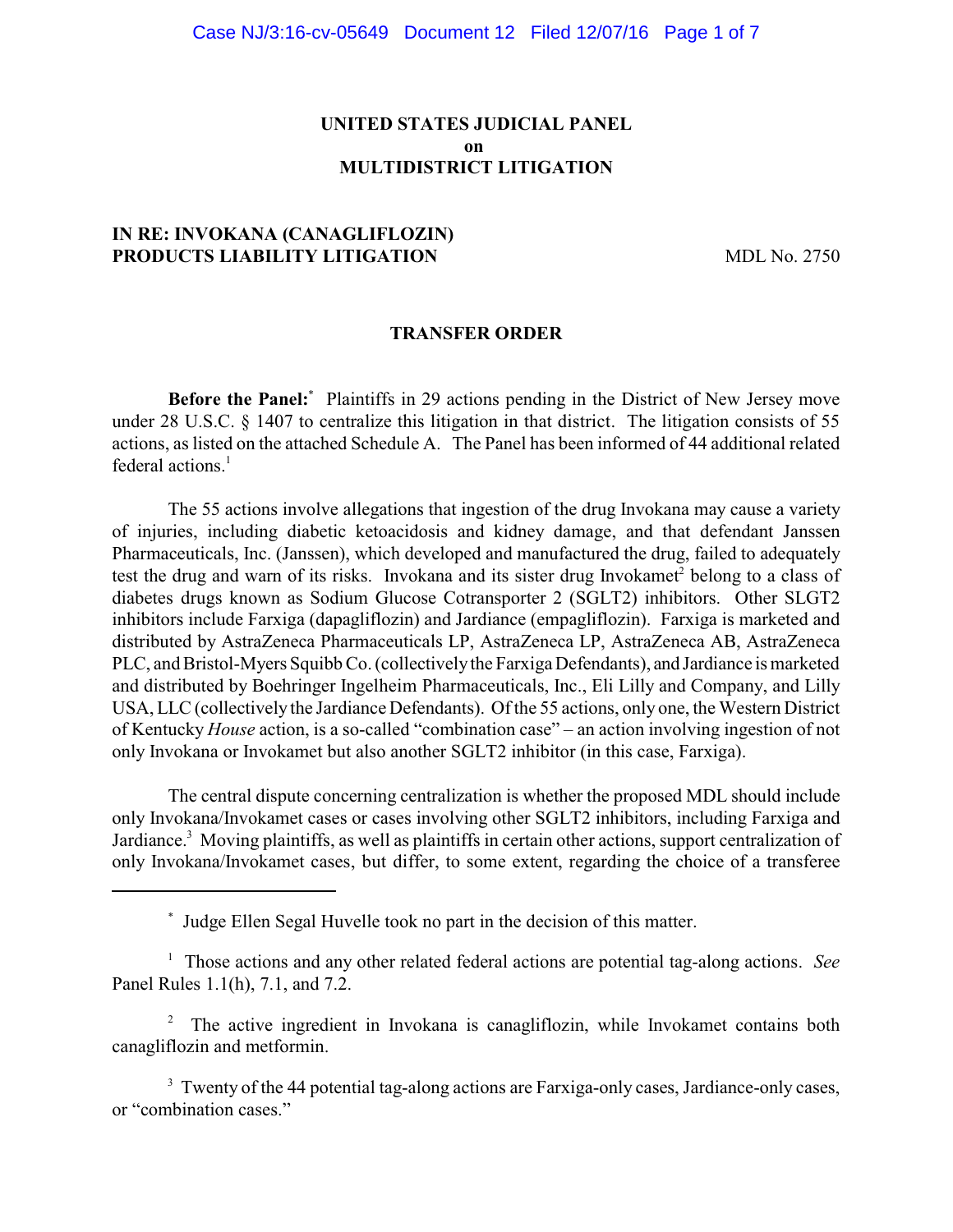-2-

district. Plaintiffs in six District of New Jersey constituent actions (*Erway*, *Johnston*, *Mullin*, *Puente*, *Sanders*, and *Sarkisyan*) and three District of New Jersey potential tag-along action (*Aris*, *Monot*, and *Plott*) support centralization of the Invokana/Invokamet cases in the District of New Jersey. Plaintiffs in four Southern District of Illinois constituent actions (*Allen*, *Counts*, *Freeman*, 4 and *Schurman*) and the Western District of Kentucky *House* constituent action support centralization of the Invokana/Invokamet cases in the Southern District of Illinois(or, in the alternative, the District of New Jersey). Plaintiff in an Eastern District of Missouri potential tag-along action (*Seamon*) supports centralization of Invokana/Invokamet cases in the Eastern District of Missouri (or, in the alternative, the District of New Jersey).

Plaintiff in the constituent District of Minnesota *Schroeder* action, as well as plaintiffs in two potential tag-along actions<sup>5</sup> (collectively the *Schroeder* Plaintiffs), argue for "class-wide" centralization, in the Northern District of Illinois, of cases involving not only Invokana but also Farxiga and Jardiance. Plaintiffs in seven potential tag-along actions<sup>6</sup> support the *Schroeder* Plaintiffs' position in its entirety. Plaintiffs in eight potential tag-along actions<sup>7</sup> support class-wide centralization, but in the District of New Jersey. Plaintiff in a potential tag-along action (*Martin*) in the Northern District of West Virginia supports class-wide centralization, but in the Northern District of West Virginia (or, in the alternative, the Northern District of Illinois).

Janssen supports centralization of only Invokana/Invokamet in the District of New Jersey (or, in the alternative, the Northern District of Illinois). The Farxiga Defendants oppose inclusion of any Farxiga claims or cases in the proposed MDL. If the Panel orders class-wide centralization over their objections, then the Farxiga Defendants favor centralization in either the District of New Jersey or the Northern District of Illinois. The Jardiance Defendants oppose inclusion of anyJardiance claims or cases in the proposed MDL.

On the basis of the papers filed and the hearing session held, we find that the Invokana/Invokamet actions involve common questions of fact, and that centralization of these cases will serve the convenience of the parties and witnesses and promote the just and efficient conduct of this litigation. The actions share factual questions arising from allegations that taking Invokana or Invokamet may result in patients suffering various injuries, including diabetic ketoacidosis and

Central District of California *Gray*, Northern District of Florida *Kampke*, Central District <sup>6</sup> of Illinois *Cape*, Northern District of Illinois *Faedtke*, Southern District of Illinois *Klein*, Southern District of New York *Warner*, and Northern District of Ohio *Carlson*.

Southern District of New York *Burkett*, *Doty*, *Fowler*, *Hudson*, *Perez*, *Ponce*, *Popwell*, and <sup>7</sup> *Prosser.*

The *Puente*, *Sanders*, *Sarkisyan*, and *Plott* plaintiffs support centralization in the Southern <sup>4</sup> District of Illinois, in the alternative.

<sup>&</sup>lt;sup>5</sup> Southern District of Indiana *MacMurray* and Western District of Tennessee Mitchell.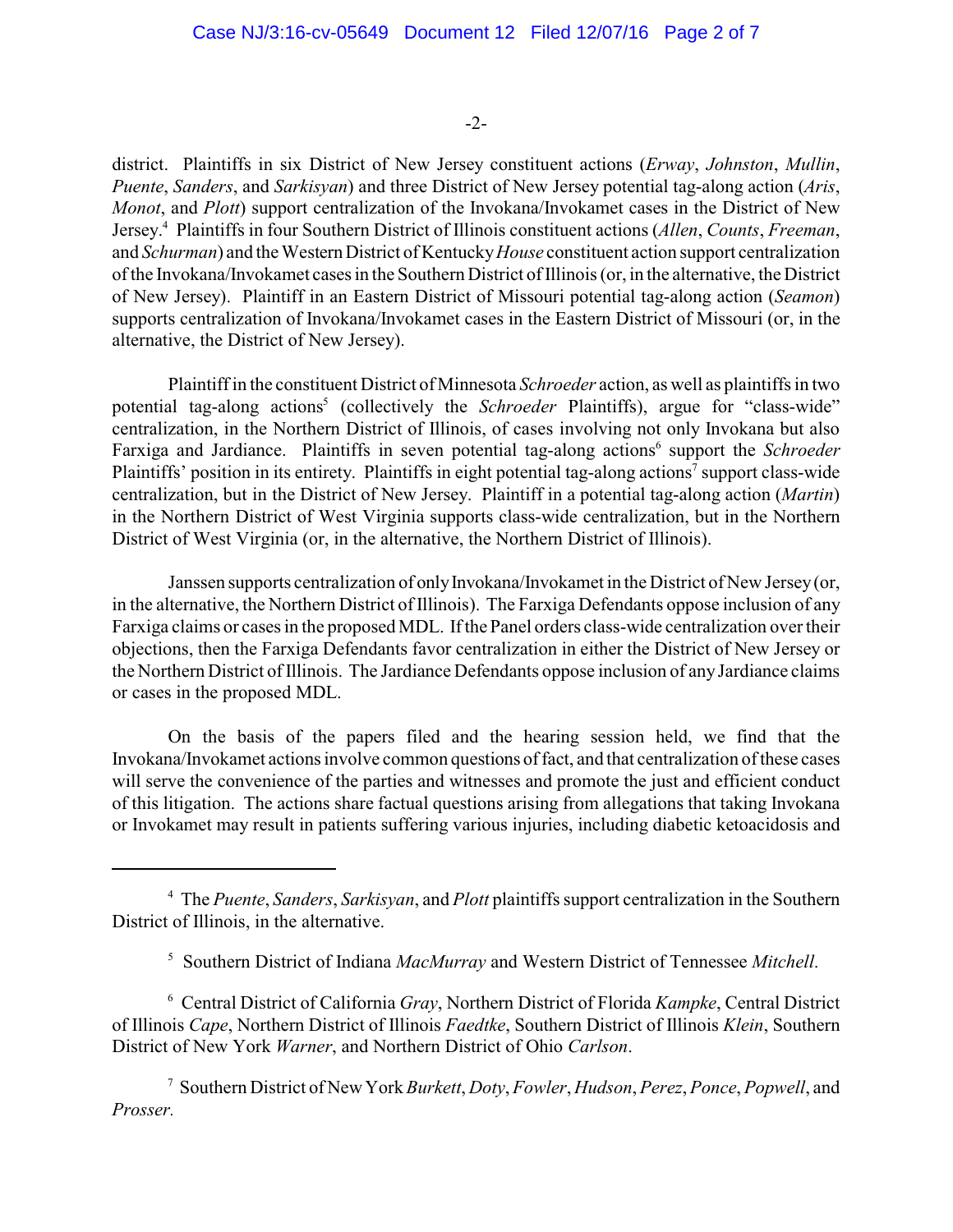-3-

kidney damage. The actions thus implicate numerous common issues concerning the development, manufacture, testing, regulatory history, promotion, and labeling of the drugs. Centralization will eliminate duplicative discovery, prevent inconsistent pretrial rulings on *Daubert* issues and other pretrial matters, and conserve the resources of the parties, their counsel, and the judiciary.

On the current record, we are not convinced that the MDL should include claims involving Farxiga, Jardiance, or any other SLGT2 inhibitor, including any such claims in "combination cases." We are "typically hesitant to centralize litigation against multiple, competing defendants which marketed, manufactured and sold similar products." *See, e.g.*, *In re: Yellow Brass Plumbing Component Prods. Liab. Litig.*, 844 F. Supp. 2d 1377, 1378 (J.P.M.L. 2012). Centralizing competing defendants in the same MDL may unnecessarily complicate case management, due to the need to protect trade secret and confidential information. *See, e.g., In re: Watson Fentanyl Patch Prods. Liab. Litig*., 883 F. Supp. 2d 1350, 1351 (J.P.M.L. 2012) ("Centralization of all actions against all manufacturers will add few efficiencies to the resolution of this litigation," and "could complicate these matters, as defendants may need to erect complicated confidentiality barriers, since they are business competitors."). In addition, a multi-defendant MDL may prolong pretrial proceedings, because of, *inter alia*, the possible need for separate discovery and motion tracks, as well as the need for additional bellwether trials. Here, especially given the relatively small number of Farxiga-only cases (fifteen), Jardiance-only cases (three), and "combination cases" (three), we conclude that class-wide centralization is not warranted at the present time.

We select the District of New Jersey as transferee district for this litigation. Janssen is headquartered in that district, and many witnesses and relevant documents are likely to be found there. In addition, 37 of the constituent actions are pending in that district, as are multiple tag-along actions. Finally, centralization in the District of New Jersey allows us to assign the litigation to Judge Brian R. Martinotti, an able and experienced jurist who has not had the opportunity to preside over an MDL. Judge Martinotti already is presiding over the constituent and tag-along actions pending in the district, and we are confident that he will steer this litigation on a prudent course.

IT IS THEREFORE ORDERED that the actions listed on Schedule A and pending outside the District of New Jersey are transferred to the District of New Jersey, and, with the consent of that court, assigned to the Honorable Brian R. Martinotti for coordinated or consolidated pretrial proceedings.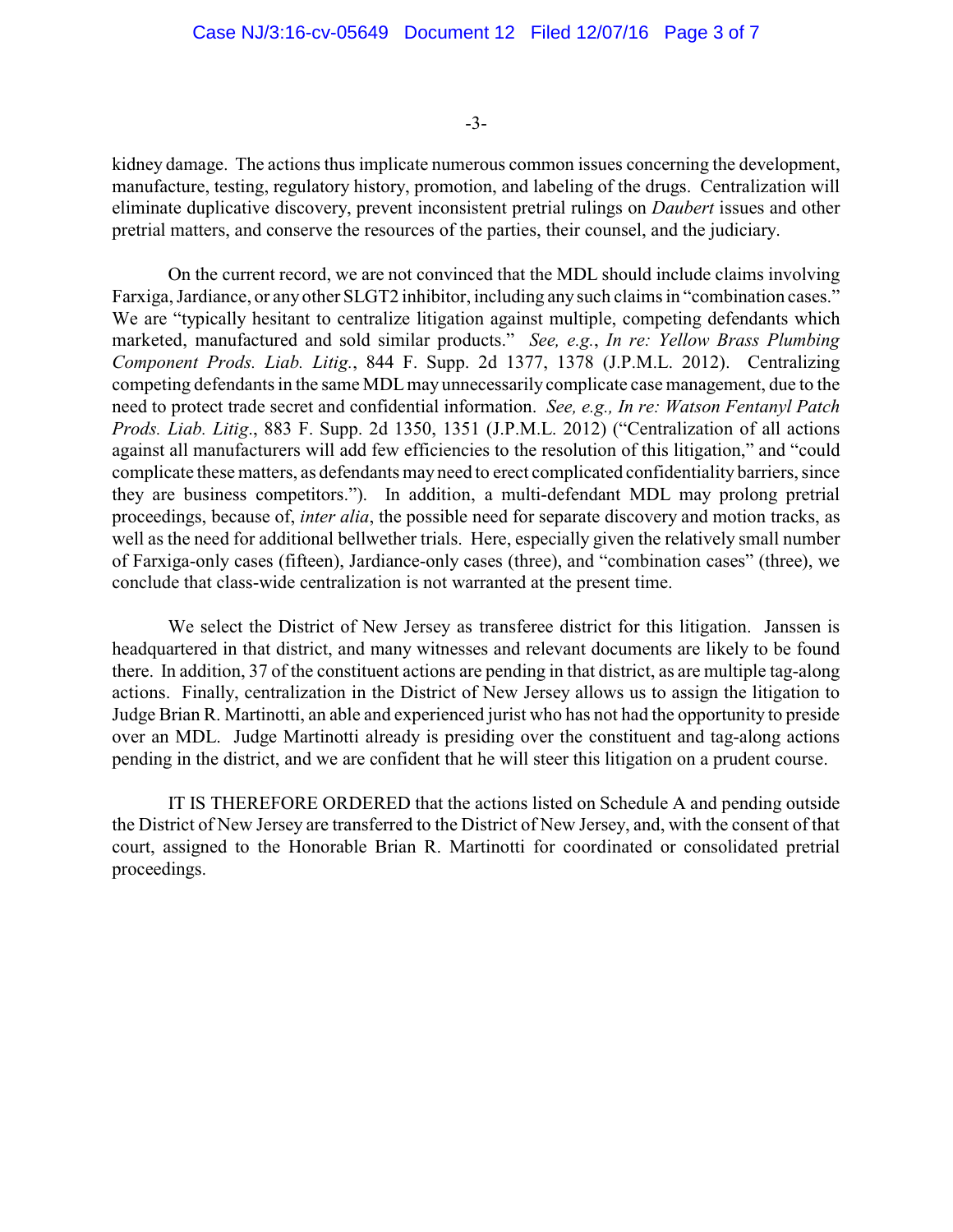### -4-

IT IS FURTHER ORDERED that the claims in the Western District of Kentucky *House* action against defendants Bristol-Myers Squibb Company, AstraZeneca PLC, AstraZeneca LP, AstraZeneca Pharmaceuticals LP, and AstraZeneca AB are simultaneously separated and remanded to the Western District of Kentucky.

## PANEL ON MULTIDISTRICT LITIGATION

Sarah S. Vance

Chair

Marjorie O. Rendell Charles R. Breyer<br>
Lewis A. Kaplan R. David Proctor Lewis A. Kaplan Catherine D. Perry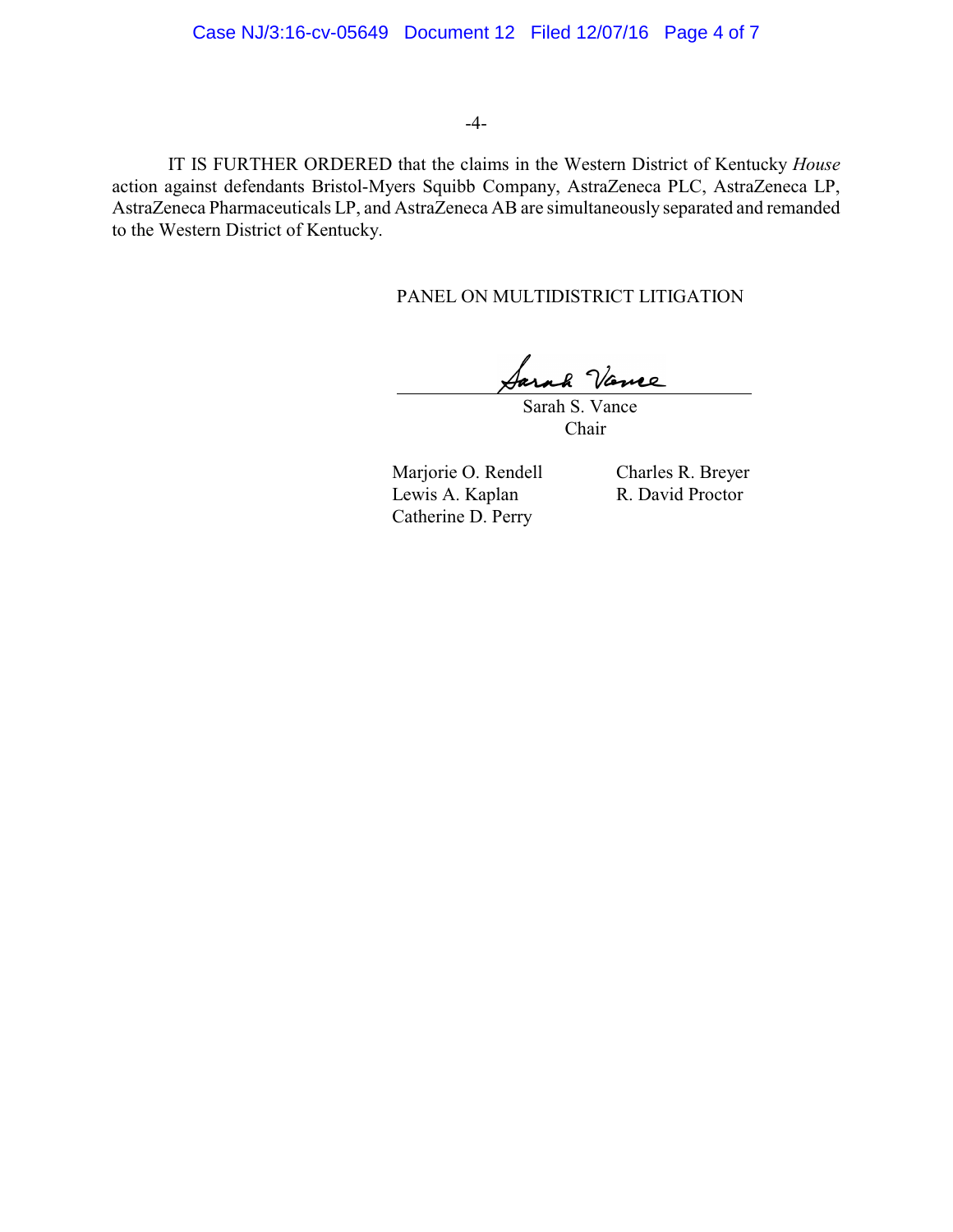Case NJ/3:16-cv-05649 Document 12 Filed 12/07/16 Page 5 of 7

# **IN RE: INVOKANA (CANAGLIFLOZIN) PRODUCTS LIABILITY LITIGATION** MDL No. 2750

## **SCHEDULE A**

Eastern District of California

## ANZO v. JANSSEN RESEARCH & DEVELOPMENT, LLC, ET AL., C.A.No. 2:15-02217

Northern District of Georgia

BRAZIL v. JANSSEN RESEARCH & DEVELOPMENT LLC, ET AL., C.A. No. 4:15-00204

Northern District of Illinois

DAVIS v. JANSSEN PHARMACEUTICALS, INC., C.A. No. 1:16-08838

Southern District of Illinois

SCHURMAN v. JANSSEN PHARMACEUTICALS, INC., ET AL., C.A. No. 3:15-01180 ALLEN v. JANSSEN PHARMACEUTICALS, INC., ET AL., C.A. No. 3:15-01195 COUNTS v. JANSSEN PHARMACEUTICALS, INC., ET AL., C.A. No. 3:15-01196 FREEMAN, ET AL. v. JANSSEN PHARMACEUTICALS, INC., ET AL., C.A. No. 3:16-00557

Western District of Kentucky

HOUSE v. JANSSEN PHARMACEUTICALS, INC., ET AL., C.A. No. 3:15-00894 ADYE v. JANSSEN RESEARCH & DEVELOPMENT LLC, ET AL., C.A. No. 3:16-00107 ADKINS v. JANSSEN RESEARCH & DEVELOPMENT, LLC, ET AL., C.A. No. 3:16-00330 WOODWARD v. JANSSEN RESEARCH & DEVELOPMENT, LLC, ET AL., C.A. No. 3:16-00486

Eastern District of Louisiana

GUIDRY v. JANSSEN PHARMACEUTICALS, INC., ET AL., C.A. No. 2:15-04591 MADDOX v. JANSSEN PHARMACEUTICALS, INC., ET AL., C.A. No. 2:16-01189 LESSARD v. JANSSEN PHARMACEUTICALS, INC., ET AL., C.A. No. 2:16-02329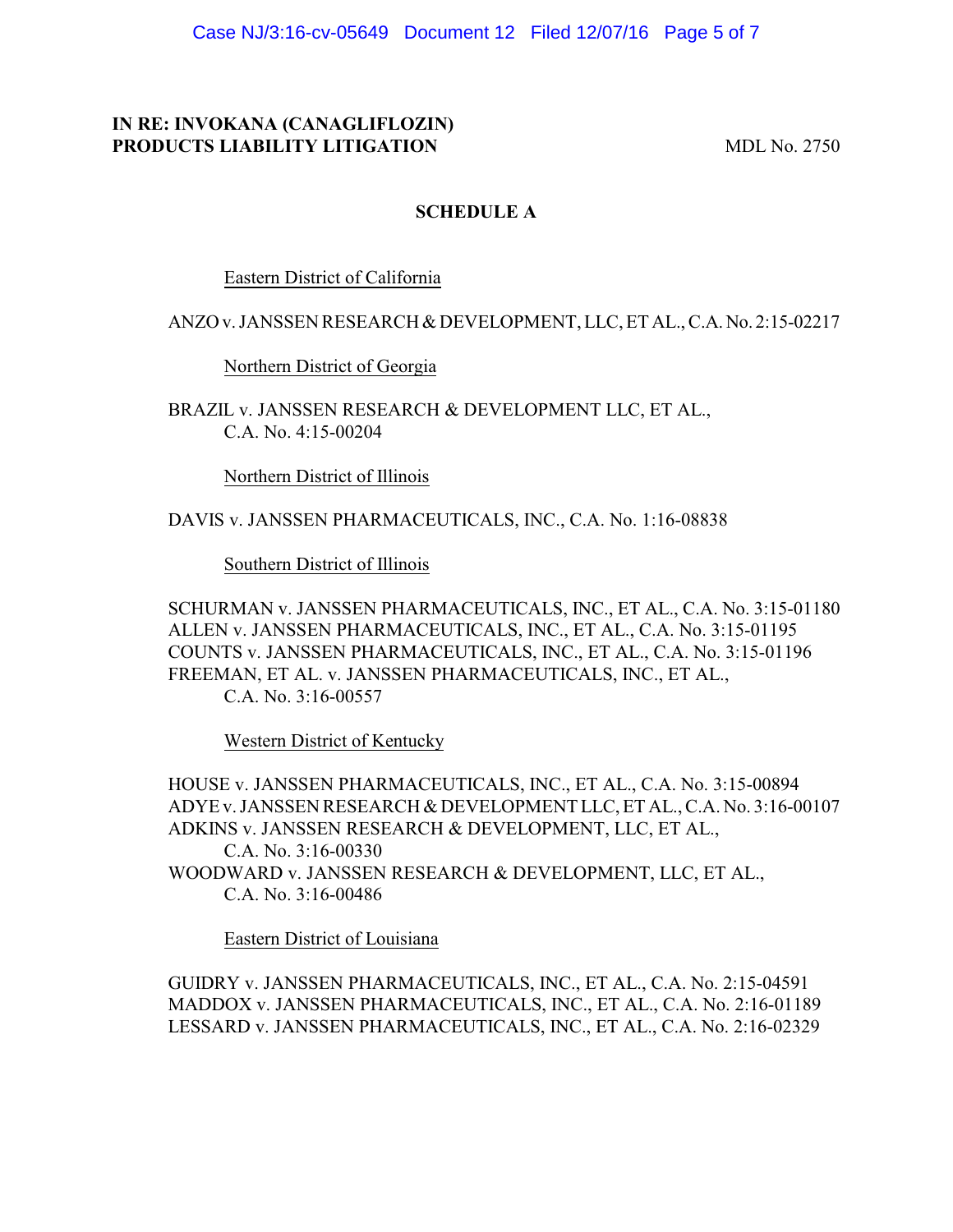$- A2 -$ 

### **MDL No. 2750 Schedule A (Continued)**

Middle District of Louisiana

JACKSON, ET AL. v. JANSSEN PHARMACEUTICALS, INC., ET AL., C.A. No. 3:16-00319

Western District of Louisiana

MARSHALL v. JANSSEN PHARMACEUTICALS, INC., ET AL., C.A. No. 5:16-00664 RUTLAND v. JANSSEN PHARMACEUTICALS, INC., ET AL., C.A. No. 5:16-00666

District of Minnesota

SCHROEDER v. JANSSEN PHARMACEUTICALS, INC., C.A. No. 0:16-03035

District of New Jersey

PUENTE, ET AL. v. JANSSEN PHARMACEUTICALS, INC., ET AL., C.A. No. 3:15-08070 BENJAMIN v. JANSSEN PHARMACEUTICALS, INC., ET AL., C.A. No. 3:16-01786 PARTINGTON v. JANSSEN PHARMACEUTICALS, INC., ET AL., C.A. No. 3:16-01787 ANDERS, ET AL. v. JANSSEN PHARMACEUTICALS, INC., ET AL., C.A. No. 3:16-01897 SWINNEY, ET AL. v. JANSSEN PHARMACEUTICALS, INC., ET AL., C.A. No. 3:16-01898 SEIFRIED v. JANSSEN PHARMACEUTICALS, INC., ET AL., C.A. No. 3:16-01931 BOWLING, ET AL. v. JANSSEN PHARMACEUTICALS, INC., ET AL., C.A. No. 3:16-02048 ROBERTSON, ET AL. v. JANSSEN PHARMACEUTICALS, INC., ET AL., C.A. No. 3:16-02050 HUMPHRIES, ET AL. v. JANSSEN PHARMACEUTICALS, INC., ET AL., C.A. No. 3:16-02278 GARCIA v. JANSSEN PHARMACEUTICALS, INC., ET AL., C.A. No. 3:16-02361 MILBURN v. JANSSEN RESEARCH & DEVELOPMENT LLC, ET AL., C.A. No. 3:16-02386 KUNO v. JANSSEN PHARMACEUTICALS, INC., ET AL., C.A. No. 3:16-02938 THOMPSON v. JANSSEN PHARMACEUTICALS, INC., ET AL., C.A. No. 3:16-03114 HENDERSON, ET AL. v. JANSSEN PHARMACEUTICALS, INC., ET AL., C.A. No. 3:16-03362 WADDLE v. JANSSEN PHARMACEUTICALS, INC., ET AL., C.A. No. 3:16-04024 WARREN v. JANSSEN PHARMACEUTICALS, INC., ET AL., C.A. No. 3:16-04136